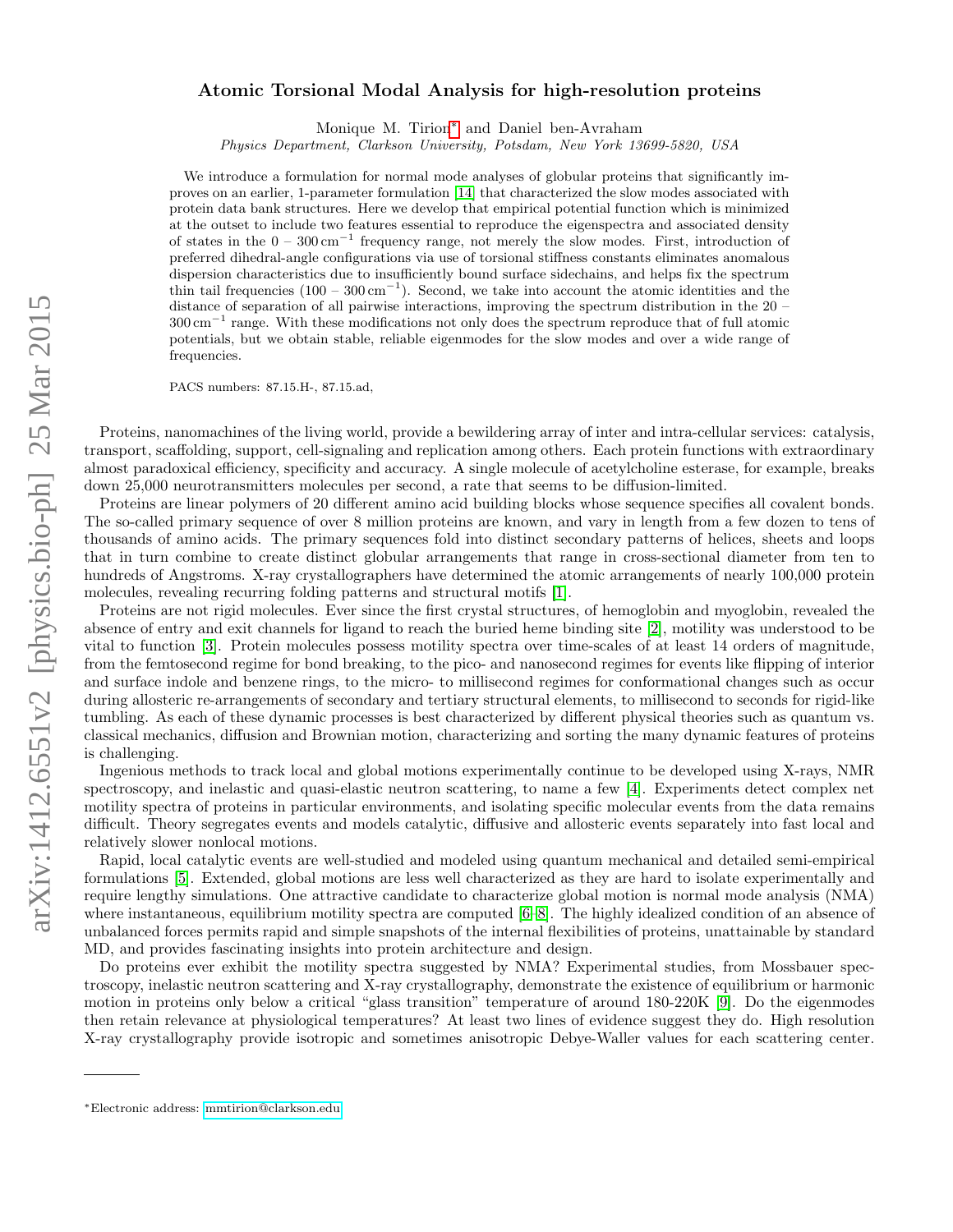These experimental values, a reflection of the net mobility of each atom in the crystalline environment, are surprisingly well-modeled by the normal mode spectrum of an isolated molecule. Second, and equally surprising perhaps, is the successful use of normal modes to model non-equilibrium, allosteric transitions between known, crystal structures of apo- and holo-forms of the same enzyme [\[10–](#page-8-9)[13\]](#page-8-10). Both lines of inquiry suggest that the very simple and idealized normal mode computation can provide helpful insights above the glass transition temperature as well.

Normal mode analyses provide different levels of detail depending on the formulation adopted in setting up the algorithm. The use of atomic coordinates vs. reduced coordinates, internal Cartesian vs. dihedral coordinates, simple vs. detailed energy potentials, as well as the resolution and stability of the coordinate file all affect the computed eigenfrequency spectra and associated amplitudes as well as the appearance of each independent mode, over the entire frequency range.

Since demonstrating that an idealized, one-parameter energy potential reproduces very well the overall appearance of temperature factors and therefore the slow modes that contribute primarily to this distribution [\[14\]](#page-8-0), the question remained: What details were sacrificed? Might it be useful to more faithfully reproduce eigenfrequency spectra observed by spectroscopy and standard NMAs that use full, molecular mechanic potentials and exact molecular topology [\[15,](#page-8-11) [16\]](#page-8-12)? Is it indeed possible, within the Hookean approximation of [\[14\]](#page-8-0), to achieve the level of detail seen in standard NMA? If yes, we could (a) begin to correlate observed spectral characteristics with specific structural features, and (b) obtain more realistic flexibility descriptions of proteins whose structures are known.

The current work represents an effort to address these questions. We demonstrate that use of (1) complete atomic coordinate files, (2) dihedral coordinates, and (3) more realistic energy formulations than single-parameter Hookean springs can more realistically reproduce experimental and theoretical vibration spectra. Dubbed ATMAN for Atomic Torsional Modal ANalysis, this method provides a rapid visual assessment of the internal flexibility characteristics inherent in the overall design of each protein and may be useful to study design characteristics that contribute to observed maxima in spectroscopic data.

The general formalism for NMA was presented in [\[6](#page-8-6)[–8\]](#page-8-7). Briefly, given a protein consisting of N atoms of mass  $m_l$ , located at  $\mathbf{r}_l$ , and a potential energy function  $E_p(\mathbf{r})$ , one selects a proper set of generalized degrees of freedom  $\{q_i\}_{i=1}^M$ and solves the co-diagonalization problem

$$
FA = AHA, \tag{1}
$$

where the elements of the *force matrix*  $\bf{F}$  (also known as the *Hessian*), and the mass-weighted *inertia matrix*  $\bf{H}$ , are:

<span id="page-1-0"></span>
$$
F_{ij} = \left. \frac{\partial^2 E_p}{\partial q_i \partial q_j} \right|_{q=0}, \qquad H_{ij} = \sum_{l=1}^N m_l \frac{\partial \mathbf{r}_l}{\partial q_i} \cdot \frac{\partial \mathbf{r}_l}{\partial q_j},\tag{2}
$$

and the potential is assumed to be minimized at  $q_i = 0$ . The eigenfrequencies are given by the elements of the diagonal matrix  $\Lambda$ ;  $\omega_i^2 = \Lambda_{ii}$ , and the corresponding eigenmodes are the columns of A, normalized according to  $\mathbf{A}^{\dagger} \mathbf{H} \mathbf{A} = \mathbf{I}$ . With this normalization, the amplitude  $\alpha_i$  of mode i, resulting from thermal activation at temperature T, is  $\alpha_i = \sqrt{k_B T/\omega_i}$ . Thus, the dominant contribution to the total mean-square fluctuation, given by the sum over all the modes, comes from the low-frequency modes.

The various NMA approaches differ mainly in their choice of the degrees of freedom  $\{q\}$  and the form (and level of detail) of the potential energy function,  $E_p$ . Especially for proteins whose structure files are incomplete or known to low resolution, a suitable approach is to select the Cartesian coordinates of reduced masses centered at the  $C_{\alpha}$  carbons, and select an  $E_p$  suitable for such a coarse-grained description [\[17,](#page-8-13) [18\]](#page-8-14). For high resolution structures, coarse-graining of the atomic coordinates is unnecessary.

We strongly advocate the use of dihedral degrees of freedom to compute slow modes of proteins. When comparing two protein sequences, one in an active, folded form and one in an unfolded, extended form, very little variation in bond lengths and bond angles exists. The two forms vary mostly in the distribution of 4-atom rotational torsional degrees of freedom (for this reason, algorithms to predict protein folding using dihedral angles abound [\[19\]](#page-8-15)). We use the "soft" torsional angles of proteins: all main-chain (MC)  $\phi$  and  $\psi$  as well as side-chain (SC)  $\chi$  angles (except for the MC  $\phi$  angles of prolines) as detailed in the L79 potential of Levitt [\[20\]](#page-8-16). Not only does this reduce the size of the computation compared to 3N atomic coordinates, but more importantly use of torsional degrees of freedom necessarily maintains stereochemically correct bond lengths and bond angles throughout.

A suitable potential energy  $E_p$  is needed to quantify the energetic costs of distorting the protein's configuration along each internal coordinate  $q_i$ . Detailed semi-empirical formulations such as ENCAD [\[21\]](#page-9-0) and CHARMM [\[22\]](#page-9-1) exist that accurately model the various types of relevant interactions: van der Waals, hydrogen bonds, etc. A drawback of these potentials for the current use is that the protein configuration as read from the PDB,  $\{r_i^0\}$ , is not initially at a local minimum, as required by a NMA. Minimizing a complex potential function of hundreds of parameters is problematic: The potential landscape consists of many close local minima, making it difficult to compare among the results from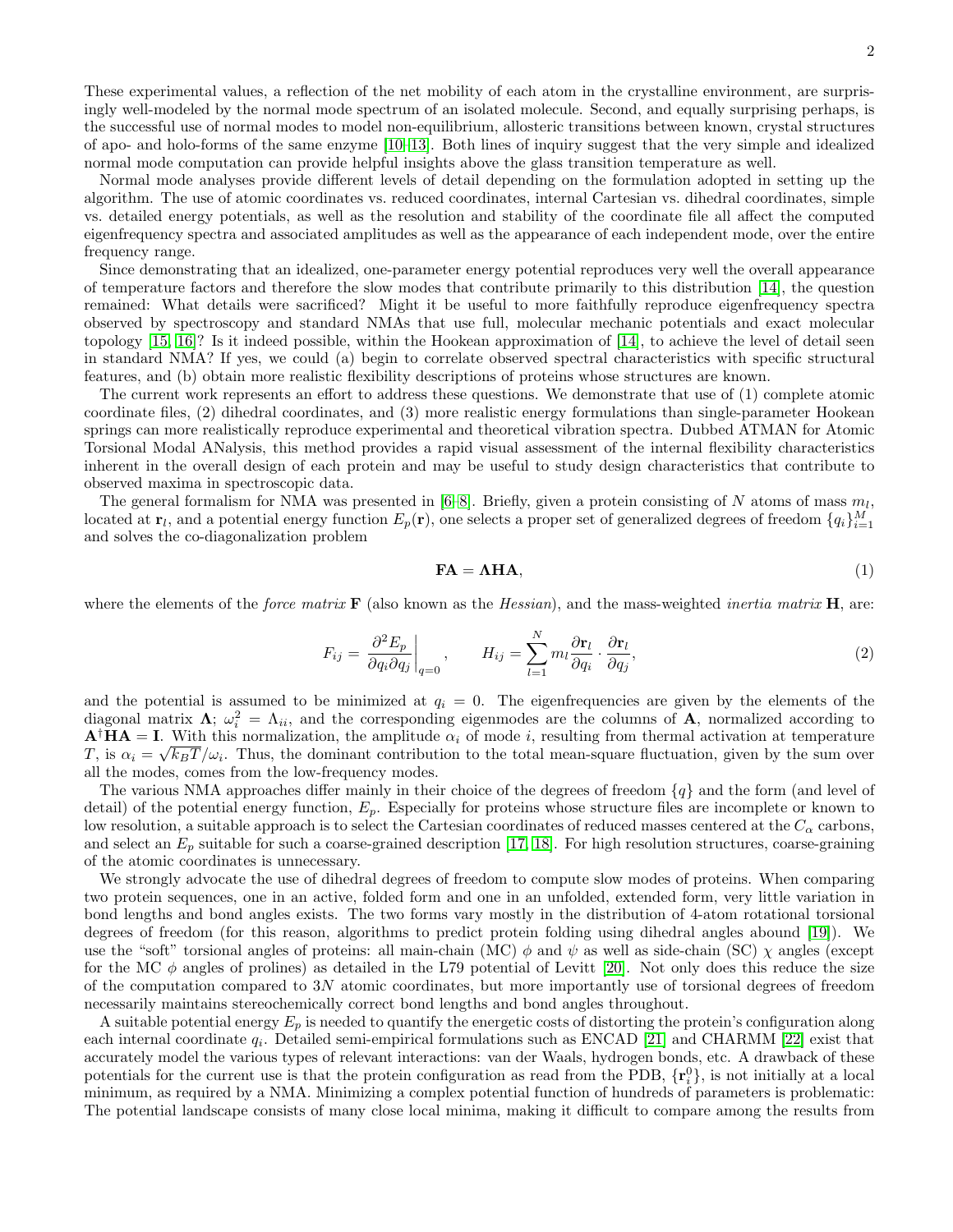different studies; and the minima one finds numerically exhibit various unstable modes, due to inaccuracies, casting doubt on the frequencies and shape of the remaining, stable modes.

In previous work [\[14\]](#page-8-0) we proposed that a potential *centered around the* PDB *configuration* of the protein gives a reasonable description of the modes. Specifically, we suggested

$$
E_p = \sum_{(a,b)} E(\mathbf{r}_a, \mathbf{r}_b),\tag{3}
$$

where the sum is restricted to non-bonded atom pairs separated by at least three bond lengths and a certain interaction range,  $R_{ab}$  (see below). Each pair-wise potential term followed a simple Hookean form:

<span id="page-2-0"></span>
$$
E(\mathbf{r}_a, \mathbf{r}_b) = \frac{C}{2} (|\mathbf{r}_{ab}| - |\mathbf{r}_{ab}^0|)^2, \tag{4}
$$

where  $\mathbf{r}_{ab} = \mathbf{r}_b - \mathbf{r}_a$ , and  $|\mathbf{r}_{ab}^0|$  is the initial separation between each interacting a, b-pair as read from the PDB file. This potential has the obvious advantage of being at a well defined (stable) minimum at the outset.

In [\[14\]](#page-8-0) we also argued that for the *slow* modes of densely packed globular proteins one can use a single universal value for the spring constants  $C$ , since they depend on a large number of non-covalent interactions (NBI) whose sum approaches a universal form, governed by the central limit theorem, regardless of the details of individual pair-wise potentials. The actual value of the universal spring constant was adjusted to fit other NMA work. We now discuss how to generalize this single bond-strength formulation, and replace C with atom- and distance-dependent non-bonded stiffness constants,  $C_{ab}$ , as well as add a new stiffness constant, K, for the dihedral angles. The advantages, as we will see, include more realistic frequency spectra and a greater range of applicability due to the greater stability of side chains that may be unbound or minimally bound in the PDB coordinate file.

The general principle is as follows. Given the PDB coordinates of a protein,  $\{r^0\}$ , and a reliable empirical potential function  $E_p(\{\mathbf{r}\})$ , we assume that the minimum of  $E_p$  lies nearby  $\{\mathbf{r}^0\}$  [\[23\]](#page-9-2). In that case, one can approximate the Hessian **F**, from Eq. [\(2\)](#page-1-0), by simply evaluating the second derivatives at  $\{r^0\}$  instead of at the minimum of  $E_p$ . The fact that first derivatives are not zero at  $\{r^0\}$  is not a problem because they do not contribute to the Hessian. This can be seen by Taylor-expanding pair-wise potentials around the PDB coordinates:  $V_{ab}(r_{ab}) = V_{ab}(r_{ab}^0) + V'_{ab}(r_{ab}^0)(r_{ab} (r_{ab}^0) + (1/2)V_{ab}''(r_{ab}^0)(r_{ab} - r_{ab}^0)^2 + \cdots$ . The contribution of  $V_{ab}'$  to **F** vanishes if the relation between the **r** coordinates and the generalized degrees of freedom is linear,  $r_{ab} - r_{ab}^0 = \sum_i^{\infty} c_i q_i$ , as coded in the **H** matrix. Since we are replacing the potential with second-order terms, ignoring first derivatives, this guarantees an *extremum* point. To ensure that the point is a minimum and the PDB configuration represents a stable equilibrium we exclude the domain where  $V''_{ab} < 0.$ 

Consider, for example, a van der Waals (vdW) force between atoms a and b given by the Lennard-Jones 6-12 potential

$$
V_{ab} = \epsilon_{ab} \left[ \left( \frac{r_{ab}^{\text{min}}}{r_{ab}} \right)^{12} - 2 \left( \frac{r_{ab}^{\text{min}}}{r_{ab}} \right)^{6} \right],\tag{5}
$$

where  $\epsilon_{ab} = \sqrt{\epsilon_a \epsilon_b}$  and  $r_{ab}^{\min}$  are the potential well-depths and the distance between a and b at the minimum of  $V_{ab}$ , respectively, while  $r_{ab}$  is the distance between the atoms. Note that  $r_{ab}^{\min}$  need not necessarily equal the starting value from the PDB file,  $r_{ab}^0$ . For  $V_{ab}$ 's contribution to the Hessian, it suffices to consider only the second-order derivative:

<span id="page-2-1"></span>
$$
V_{ab}''(r_{ab}^0) = \frac{12\epsilon_{ab}}{(r_{ab}^0)^2} \left[ 13 \left( \frac{r_{ab}^{\min}}{r_{ab}^0} \right)^{12} - 7 \left( \frac{r_{ab}^{\min}}{r_{ab}^0} \right)^6 \right].
$$
 (6)

This expression turns negative for  $r_{ab}^0 > (13/7)^{1/6} r_{ab}^{\min} \equiv r_{ab}^*$ , and we must exclude that domain in order to avoid potential instabilities. Chopping off the domain results, however, in an effectively reduced interaction range between the  $a, b$  atoms. In practice, empirical potentials consider interactions between atoms  $a$  and  $b$  up to a certain range  $R_{ab}$  that is computed by adding an arbitrary cutoff distance  $r_c$  to the sum (or a multiple of the sum) of the van der Waals radii:

<span id="page-2-3"></span>
$$
R_{ab} = (13/7)^{1/6} r_{ab}^{\min} + r_c,
$$
\n(7)

and we would like to extend our interaction range all the way to  $R_{ab}$  as well. This can be done by "stretching" our domain. We first note that  $V''_{ab}$  admits a simpler (but approximate) form:

<span id="page-2-2"></span>
$$
V_{ab}''(r_{ab}^0) \approx \frac{72\epsilon_{ab}}{(r_{ab}^0)^2} \frac{(r_{ab}^0 - r_{ab}^*)^2}{(r_{ab}^{\min} - r_{ab}^*)^2},\tag{8}
$$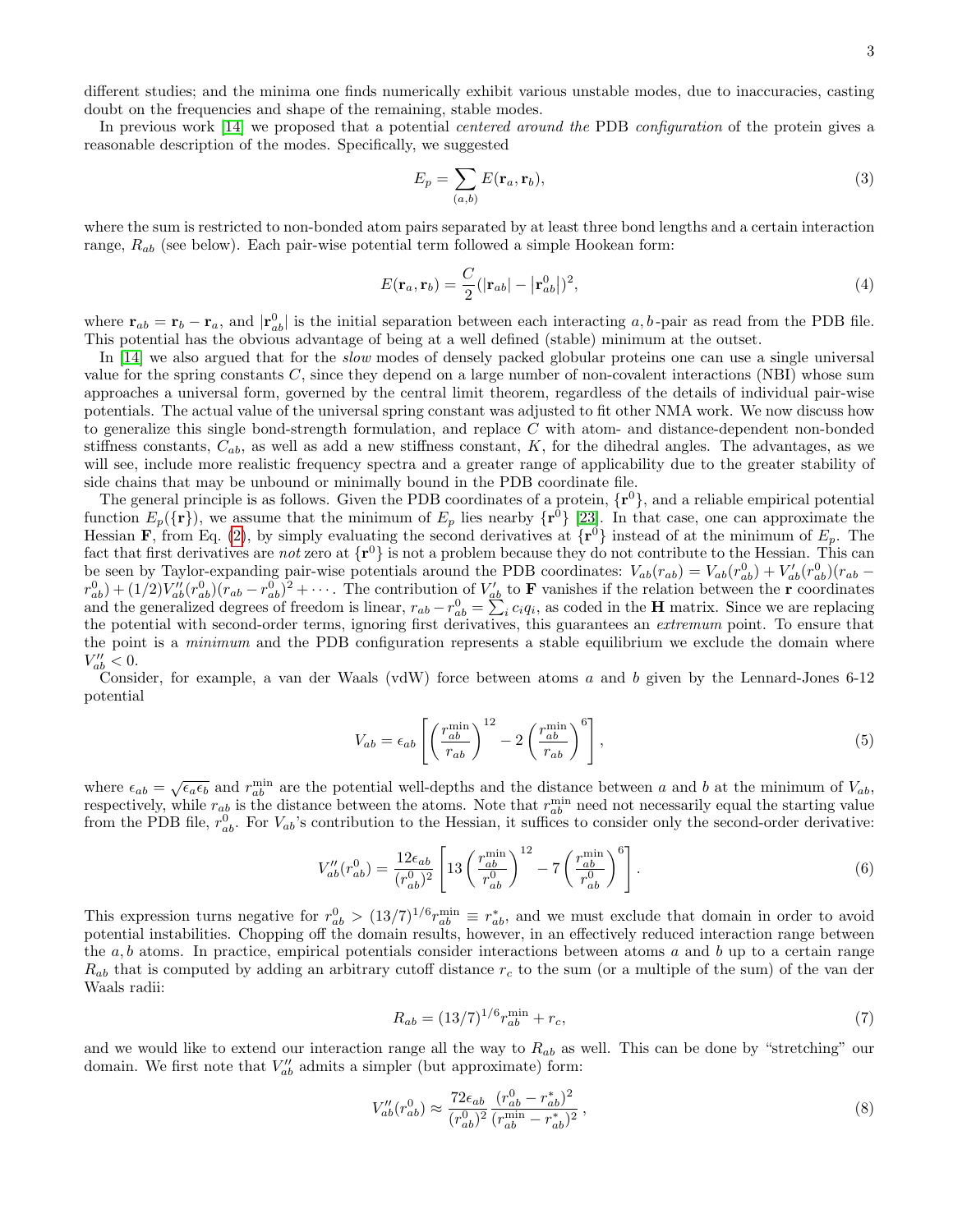see Fig [1.](#page-3-0)

The stretching of the interaction range is then achieved by mapping  $r_{ab}^* \mapsto R_{ab}$ , to yield

<span id="page-3-1"></span>
$$
V_{ab}''(r_{ab}^0) \approx \frac{72\epsilon_{ab}}{(r_{ab}^0)^2} \frac{(r_{ab}^0 - R_{ab})^2}{(r_{ab}^{\min} - R_{ab})^2} \,. \tag{9}
$$

This atom- and distance-dependent spring strength  $V''_{ab}(r^0_{ab})$  replaces the universal constant C of Eq. [\(4\)](#page-2-0).



<span id="page-3-0"></span>FIG. 1: Potential energy curvature and "stretching": Plotted is  $V''_{ab}$  as a function of  $r^0_{ab}$  as given by Eq. [\(6\)](#page-2-1) (solid curve), as approximated by [\(8\)](#page-2-2) (dashed curve), and after stretching of  $r_{ab}^*$  to  $R_{ab}$ , Eq. [\(9\)](#page-3-1) (dotted curve). Both  $\bar{V}_{ab}''$  and  $r_{ab}^0$  are shown in arbitrary units (same units for all three cases). Inset: Stretching of the cutoff coordinate  $\phi^*$  to  $\Phi$  for the dihedral potential, see Eqs. [\(11\)](#page-3-2) and [\(12\)](#page-3-3).

As a second example consider the potential function for the rotation of the dihedral angles coordinates. Typically:

$$
V_{\text{dihedral}}(\phi) = \frac{V_0}{2} [1 - \cos n(\phi - \phi^{\text{min}})],\tag{10}
$$

where  $V_0$  is the potential depth, n is the number of minima along the rotation coordinate  $\phi$ , and  $\phi^{\min}$  is the value of  $\phi$ at the potential's minimum. Once again, if we are using dihedral angles as our internal coordinates, only the second derivative contributes (in this case, to the  $F_{\phi\phi}$  entry):

<span id="page-3-2"></span>
$$
V''(\phi^0) = \frac{n^2 V_0}{2} \cos n(\phi^0 - \phi^{\text{min}}). \tag{11}
$$

To ensure stability, we limit ourselves to the domain  $|\phi^0 - \phi^{\min}| < \pi/2n \equiv \phi^*$  where  $V'' > 0$ . The reduced  $\phi^0 - \phi^{\min}$ interaction range that results from this procedure can be stretched from  $\phi^*$  to a larger arbitrary cutoff  $\Phi$ :

<span id="page-3-3"></span>
$$
V''(\phi^0) = \frac{n^2 V_0}{2} \cos \frac{\pi (\phi^0 - \phi^{\text{min}})}{2\Phi}.
$$
\n(12)

Each of the torsional degrees of freedom can then be endowed with a potential  $V(\phi) = \frac{1}{2}V''(\phi^0)(\phi - \phi^0)^2$ , where  $V''(\phi^0)$  is computed as above, with the appropriate values of  $V_0$ ,  $\phi^{\min}$  and n prescribed by the empirical parent potential. In practice, for our purposes of fitting the total distribution of modes to that of a detailed potential, we find that it is sufficient to assume a universal constant  $V''(\phi^0) = K$  for all torsional degrees of freedom (instead of the more detailed expression [\(12\)](#page-3-3)) and to take the range of  $\phi$  to include the whole circle.

It should be clear from these examples that any potential formulation, whatever its complexity and degree of sophistication, can be treated similarly. We note that our procedure of cutting off the range of the variables when 2nd derivatives become negative (unstable) is not actually necessary in a properly minimized configuration. Without this procedure, our analysis leads to instabilities, and the cutting of the range (and extending and stretching to some additional arbitrary distance, to compensate) is the price one pays for approximating the real minimum by the PDB configuration.

While our formulation of the potential energy is still oversimplified, it retains the advantage of defining the initial configuration to be an exact energy minimum, obviating the need for structure-distorting energy minimizations and the concomitant risk of negative eigenvalues due to incomplete minimizations. The simple potential of [\[14\]](#page-8-0) yielded slow modes (below the 20 cm<sup>-1</sup> range) that were comparable to those found using more sophisticated, detailed potentials.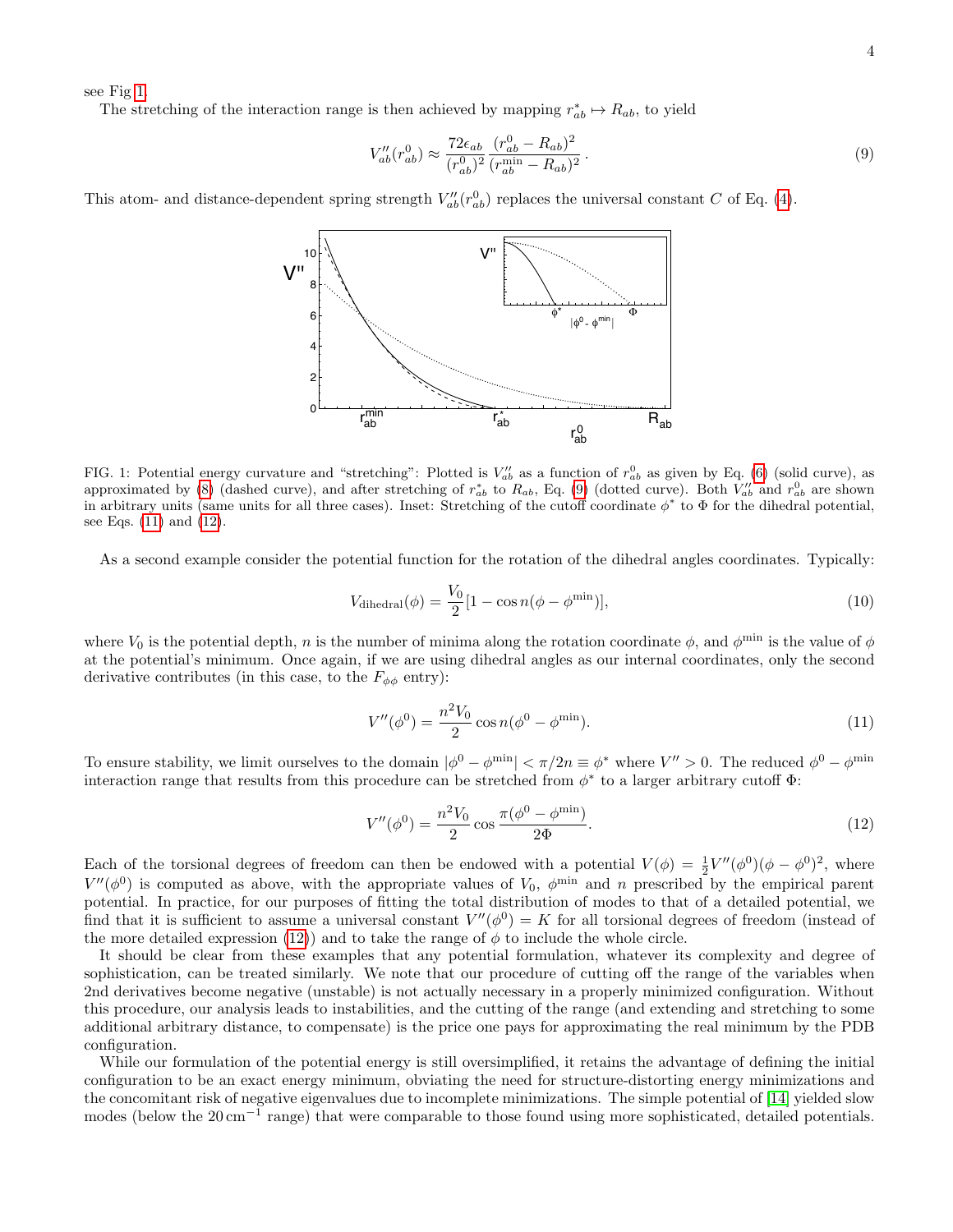However, for  $\omega > 20 \,\mathrm{cm}^{-1}$  the distribution of the modes deviated markedly from that obtained by standard methods (see curve (f) in the inset of Fig. [3\)](#page-6-0). In the following we show that making the single, non-bonded stiffness strength C from [\[14\]](#page-8-0) atom-type and distance dependent, as in Eq.  $(9)$ , plus adding a simple dihedral potential with the same constant  $K$  for the various torsional degrees of freedom, achieves a better description of the distribution of modes throughout the whole range of frequencies (up to 300 cm−<sup>1</sup> ). Interestingly, a recent independent study, focusing on B-factors rather than on the distribution of modes, by H. Na and G. Song [\[15\]](#page-8-11) reached a very similar conclusion: Including detailed van der Waal interactions and a universal dihedral potential achieves the best fit to standard NMA in their excellent and comprehensive case study.

To demonstrate, we computed the normal modes of xylanase 10A (PDB entry 1GOK confomer A), a 302 aminoacid enzyme with a mass of nearly 33,000 daltons produced by a thermophilic ascomycetous fungus. Xylanase 10A, a member of the family 10 glycoside hydrolases, cleaves internal bonds of xylan, a major polysaccharide component of plant cell walls, releasing shorter xylose subunits. The crystal structure of 1GOK has been determined to 1.14˚A resolution [\[24\]](#page-9-3) and is seen to possess a classic TIM barrel fold, Fig. [2,](#page-4-0) consisting of eight parallel β-strands forming a central tube connected by 8  $\alpha$ -helices external to the  $\beta$ -strand tube. The structure has been likened to a 'salad bowl' as one face has a larger radius, of about  $45\AA$ , while the opposite face has a smaller radius of about  $30\AA$  [\[25\]](#page-9-4). The active site consists of a substrate-binding cleft running the length of the larger face of the 'salad bowl' and includes two conserved residues, Glu-131 and Glu-237, that act as the catalytic proton donor and nucleophile for the hydrolysis. The crystal structure reveals that three conserved tryptophans, at locations 87, 267 and 275, form an aromatic cage around the active site.



<span id="page-4-0"></span>FIG. 2: (Color online.) Xylanase 10A (PDB file 1GOK [\[24\]](#page-9-3)) in a ribbon representation. The molecule is oriented so as to look down the central β-barrel tube with the α-helices arrayed on the outside. The resultant "bowl"-like structure is viewed from the top with the larger cross-section. This orientation, maintained in the left-hand panels of the GIF animations in [\[27\]](#page-9-5), shows the active site, chemical "scissors", Glu-131 and Glu-237, in magenta (dark gray), and the conserved tryptophan triad, Trp-87, Trp-267 and Trp-275, in green (light gray).

To compute the normal modes associated with this structure, we built in MC amide hydrogens [\[26\]](#page-9-6) to obtain a 2598-atom system with 589 MC  $\psi$  and  $\phi$  and 471 SC  $\chi$  dihedrals, resulting in a total of 1060 degrees of freedom. We computed the  **and**  $**H**$  **matrices in Eq. [\(2\)](#page-1-0) using both analytic and numeric algorithms to check for consistency. The** use of non-Cartesian degrees of freedom necessitates elimination of overall translations and rotations about the center of mass in the computation of H. Failure to do so results in incorrect frequencies and eigenmodes, including zero- or numerically unstable modes.

Our original formulation of the Hookean NMA [\[14\]](#page-8-0) set the dihedral stiffness constants to zero. Compared to the cumulative non-bonded interactions of thousands of atom pairs, the contribution to the total energy of each dihedral was considered negligible. Careful examination of the eigenspectra, however, revealed that the slowest modes often included ones resulting in root mean square (RMS) displacements discontinuous with neighboring modes. Studying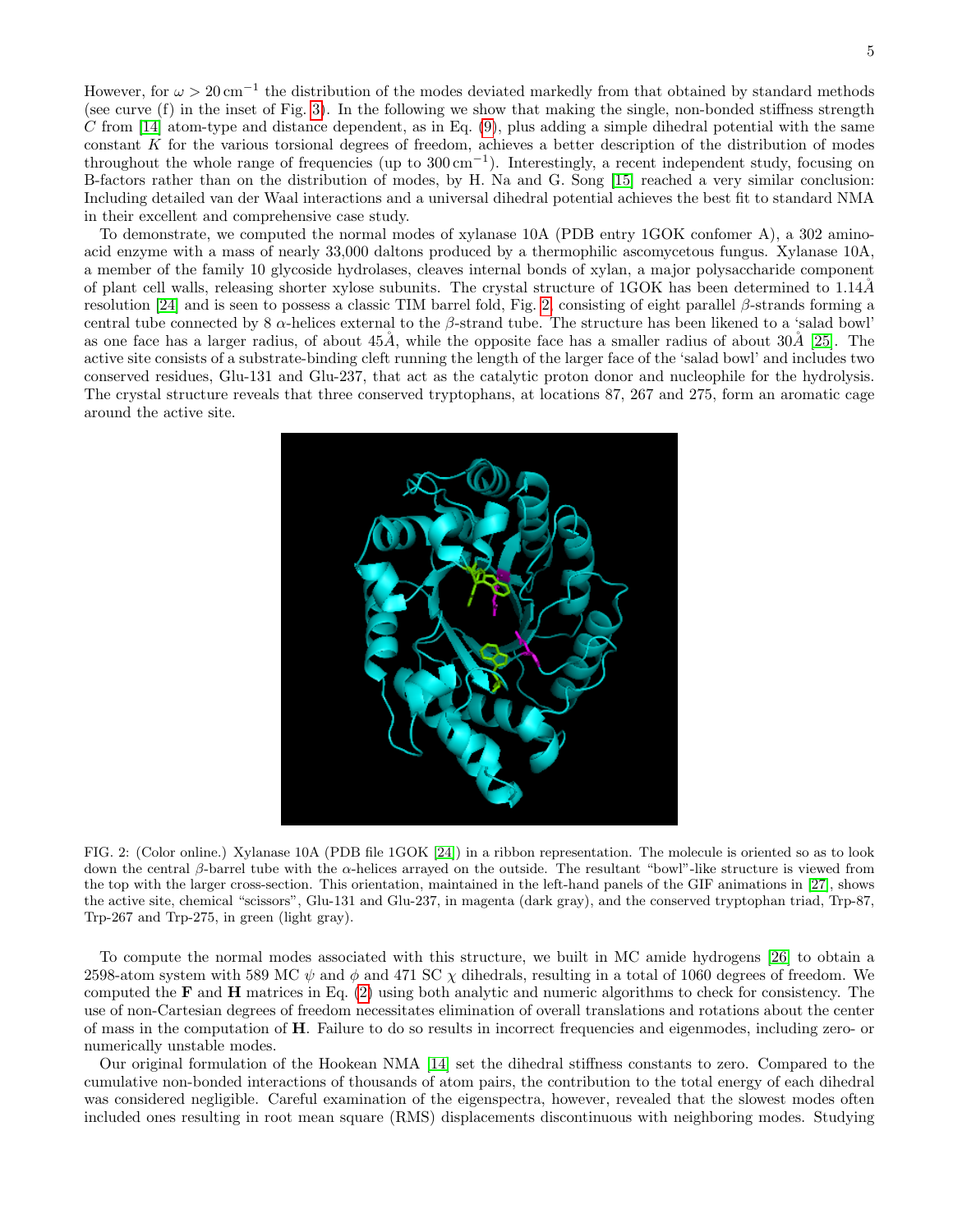the animations of these anomalous eigenmodes revealed isolated surface sidechains sweeping wide arcs, independent of the remainder of the molecule. These side chains were characterized by relatively small numbers of interatomic interactions to stabilize their conformations, which resulted in the anomalous RMS displacements. In past studies, we replaced such residues with alanine residues lacking sidechain degrees of freedom, obviating the problem. However, introducing physically plausible constraints on the dihedral bond deformations removes the need to alter the PDB coordinates. We found that a K value of  $0.1 \text{ kcal/mol/rad}^2$  stabilized all surface side chains and resulted in reliable and accurate eigenspectra.

For the non-bonded, vdW forces we used Eq. [\(9\)](#page-3-1) with  $r_{ab}^{min} = 2^{1/6} [R_{vdW}(a) + R_{vdW}(b)]/2$ , to identify all non-bonded atom pairs separated by at least 3 bond lengths and within an interaction distance  $R_{ab}$  given by Eq. [\(7\)](#page-2-3). With  $r_c$ values ranging from 1.5 to 2.4  $Å$ , this resulted in 8,000 to 21,000 non-bonded interactions. The resulting stiffness constants were computed using Eq. [\(9\)](#page-3-1) and set to  $C_{ab} = CV_{ab}^{''}(r_{ab}^0)$ . C is a constant introduced to adjust the overall scale of the eigenfrequencies and was chosen, in each case, to make the frequency of mode 1 equal to  $2 \text{ cm}^{-1}$ . This required C values ranging from 160. to 4.0. The values of the van der Waals radii,  $R_{vdW}$ , and the Lennard-Jones well depths  $\epsilon$  were taken from ENCAD [\[21\]](#page-9-0).

With the various van der Waals radii and  $\epsilon_{ab}$  determined from standard potentials, there remain only three parameters to adjust: The cutoff distance  $r_c$ ; the overall constant C, in the relation  $C_{ab} = CV''_{ab}$ ; and the dihedral curvature constant K. The distribution of modes of globular proteins (at all frequencies), as obtained from standard potentials, tend all to fall under one universal curve [\[28,](#page-9-7) [29\]](#page-9-8) and we use this curve to fit our parameters. The universal curve provides two important clues, as K and and C have very different effects on the shape of the distribution. This, coupled with the fact that the slowest mode of such a protein as xylanase is expected to be around  $2 \text{ cm}^{-1}$  constrains the value of the three parameters quite effectively [\[30\]](#page-9-9).

The resulting eigenfrequency spectra,  $g(\omega)$ , are presented in Fig. [3](#page-6-0) as histograms with  $5 \text{ cm}^{-1}$  bin size. The spectra (a-d) for different numbers of NBI are superposed on the eigenvalue spectra of various proteins computed by Levitt [\[8\]](#page-8-7) using a standard energy formulation and energy-minimized coordinates. In an effort to better characterize the effects of the current formulation, we include in the inset of Fig. [3](#page-6-0) equivalent spectra of 1GOK using the earlier formulation presented in [\[14\]](#page-8-0)(f), as well as that formulation combined with the  $K = 0.1$  constraints on the dihedrals (g). In all cases, the low-frequency modes overlap, indicating that the various formulations identify the character of the slowest modes equally well. The simplest Hookean formulation (f), using identical spring-constants for all non-bonded interactions and no dihedral constraints, obtains a sharp peak and narrow distribution centered around  $25 \text{ cm}^{-1}$ , with no high-frequency tail. Interestingly, inelastic neutron scattering experiments by Cusack and Doster identify such a well-defined maximum in the dynamic structure factors at around 25 cm<sup>-1</sup> in myoglobin for temperatures below 180K [\[31\]](#page-9-10). This peak is well resolved in all NMA formulations we tested.

Inclusion of dihedral stiffness constraints adds a second maximum to these spectra, as seen in (g), around  $45 \text{ cm}^{-1}$ , widening the distribution and introducing higher-frequency, tail-end contributions. While higher frequency contributions are observed, the additional peak at 45 cm<sup>−</sup><sup>1</sup> is not reported on in experiments and not resolved by standard NMA, and indicates that the formulation remains overly simplistic. Use of scaled non-bonded stiffness constants adjusted the spectra significantly (a-d). Decreasing the number of NBI has the effect of widening the distribution over a larger frequency range and de-emphasizing the 45 cm<sup>−</sup><sup>1</sup> peak. The largest number of NBI tested, at 21,000 [curve (a)], produces a distribution similar to that of (g) that used a single stiffness constant, C for all interacting atom pairs. At  $r_c$  equal to 1.6Å, resulting in 9000 nonbonded interactions, we obtained the best fit to the theoretical curve of Levitt. Decreasing the cutoff further tends to spread the distribution even more evenly, as seen in (d) for  $r_c = 1.5\AA.$ 

Studying each of these cases (a-e) via animations as well as RMS fluctuations demonstrates an interesting pattern, a pattern further clarified in the limit of zero non-bonded interactions. In the case of zero NBI and only dihedral stiffness constraints, we obtain an eigenspectrum with purely one-dimensional traits: a broad distribution over the entire frequency range, and a density of states  $g(\omega) \sim \omega^0$  for small frequencies. As the number of NBI increases, the spectrum begins to shift toward that of a two-dimensional solid, with distinct peaks and with  $g(\omega) \sim \omega^1$ . In particular, for cutoff values that permit fewer than about 5,000 non-bonded interactions, the spectra remain largely two-dimensional and no "hitching" of neighboring (non-bonded) regions toward cohesive motion is observed. As the number of NBI increase, neighboring strands begin to "hitch" together and move cohesively. Increasing the NBI still further strengthens the cohesion and larger domains move in lockstep. The largest cutoff values lead to a motility spectrum exhibiting very smooth motions more typical of three-dimensional solids with  $g(\omega) \sim \omega^2$ .

Larger cutoffs resulting in more cohesive motions appeal to the eye in animations due to their ultra-smooth, rubberlike deformations. However, the computed frequency spectra indicate that this regime does not best model either spectroscopic or theoretical results, which indicate a broader maximum and softer molecule, even in the case of the temperature regime below 180K. We find that small cutoff distances leading to minimal cohesion, or "hitching," best reproduce eigenspectra characteristics. This condition also ensures sensible activation amplitudes relevant to computing mean square displacement values and describe stereochemically sound structural deformations. (What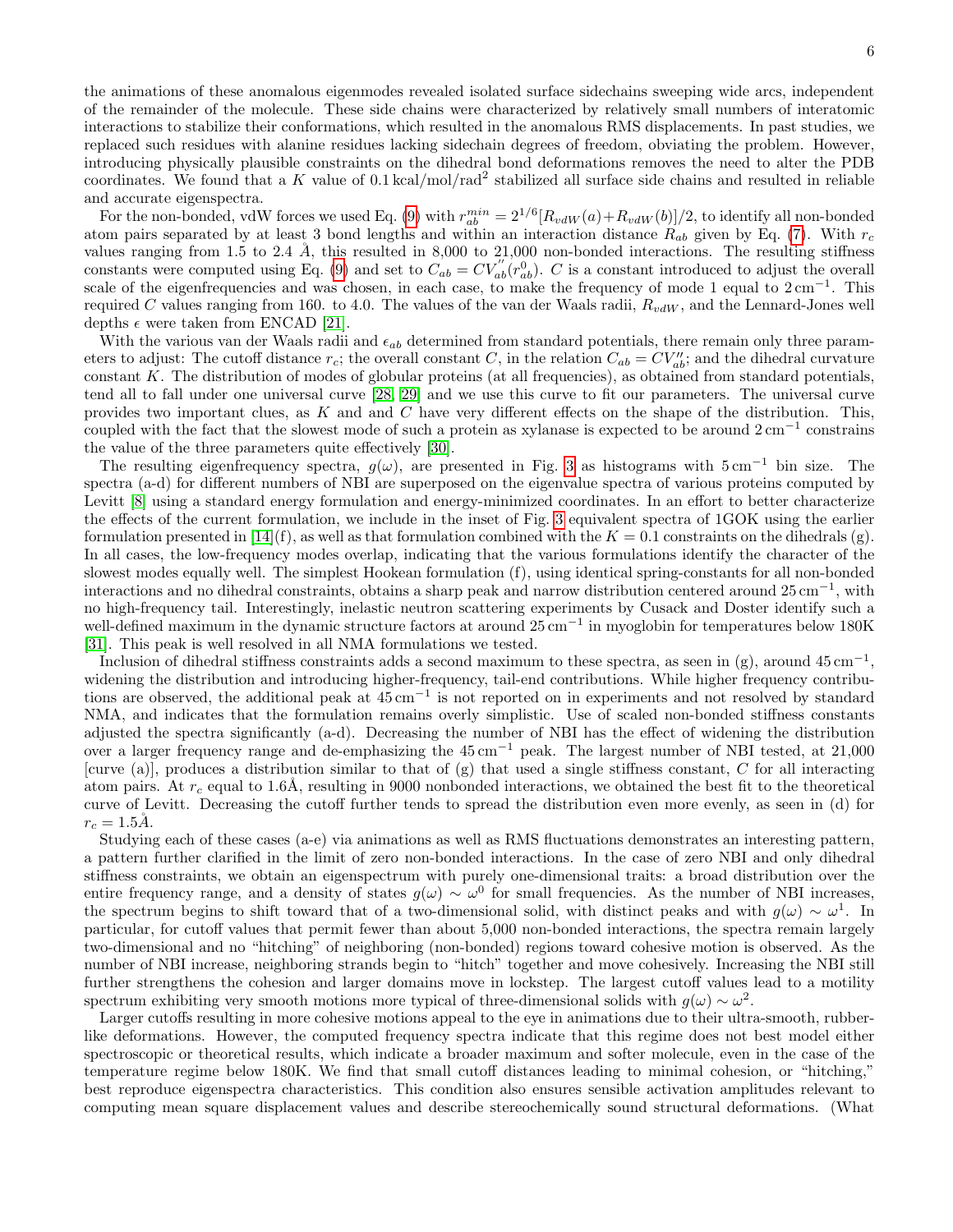

<span id="page-6-0"></span>FIG. 3: (Color online.) Histogram of the number of modes with frequencies in  $5cm^{-1}$  intervals as a function of frequency. The curves (a)-(d) represent results obtained with decreasing cutoff values of  $r_c = 2.4\AA$ , 1.8Å, 1.6Å and 1.5Å. The inset shows the distributions obtained using the earlier formulation from [\[14\]](#page-8-0) (f), as well as that formulation combined with dihedral stiffness constants (g). Data obtained for 4 energy-minimized structures using a standard energy formulation are from Levitt [\[8\]](#page-8-7), and include data for crambin, trypsin inhibitor, ribonuclease and lysozyme, shown as open symbols.

constitutes "minimal cohesion" seems to depend on the resolution of structures, with lower-resolution structures obtaining larger cutoff values than high-resolution structures.)

Animated GIF sequences of the first three slowest modes are available at [\[27\]](#page-9-5). These sequences were created by PyMol and rendered in GIF format by LICEcap, and use a surface rendering mode to simplify the representation of the many atoms. In each left-hand panel, the structure is oriented as in Fig. [2](#page-4-0) so as to look at the top of the "salad bowl" where the ligand-binding groove and active site are situated. The active site residues, Glu-131 and Glu-237, are colored magenta, while the active-site cage formed by the triad Trp-87, Trp-267 andTrp-275, is colored green. The ligand-binding groove runs horizontally, with subsites binding nonhydrolyzed subunits binding to the left of the active site and subsites holding hydrolyzed reactants to the right. In mode 1, the molecule was rotated around a vertical axis by 90<sup>°</sup> to create the right-hand panel. In mode 2, the molecule was rotated around a vertical axis to create the view in the right-hand panel looking down from the top of the molecule to demonstrate the twisting nature of the motion. In mode 3, the molecule was rotated around a vertical axis to see the bottom of the molecule in the right-hand panel.

What is immediately apparent is that while the computation of eigenmodes proceeds without any information about ligand-binding propensities and active site residues information, the slowest 3 modes each center on precisely these regions. It would seem that structure has been selected to promote dynamic access to the active site and ligand-binding groove. The slowest mode pertains to an up-and-down chewing type motion, the second slowest mode resembles a rotational grinding motion, while the third slowest mode describes a side-wise rolling type motion. These eigenmodes appear ideally suited to enhance entry of ligand and release of products from the binding groove, and to possibly influence the translocation of the polysaccharide chain along the binding-groove. While detailed, mechanistic models may be unwarranted by these simple calculations and visualizations, it would appear that protein architecture co-evolved with catalytic functionality, precisely in order to exploit innate flexibility characteristics to optimize yield.

To better appreciate the combination and distribution of dihedral angles contributing to each mode and their associated domain motions, we overwrote the Debye-Waller temperature factor, B, in the PDB coordinate file with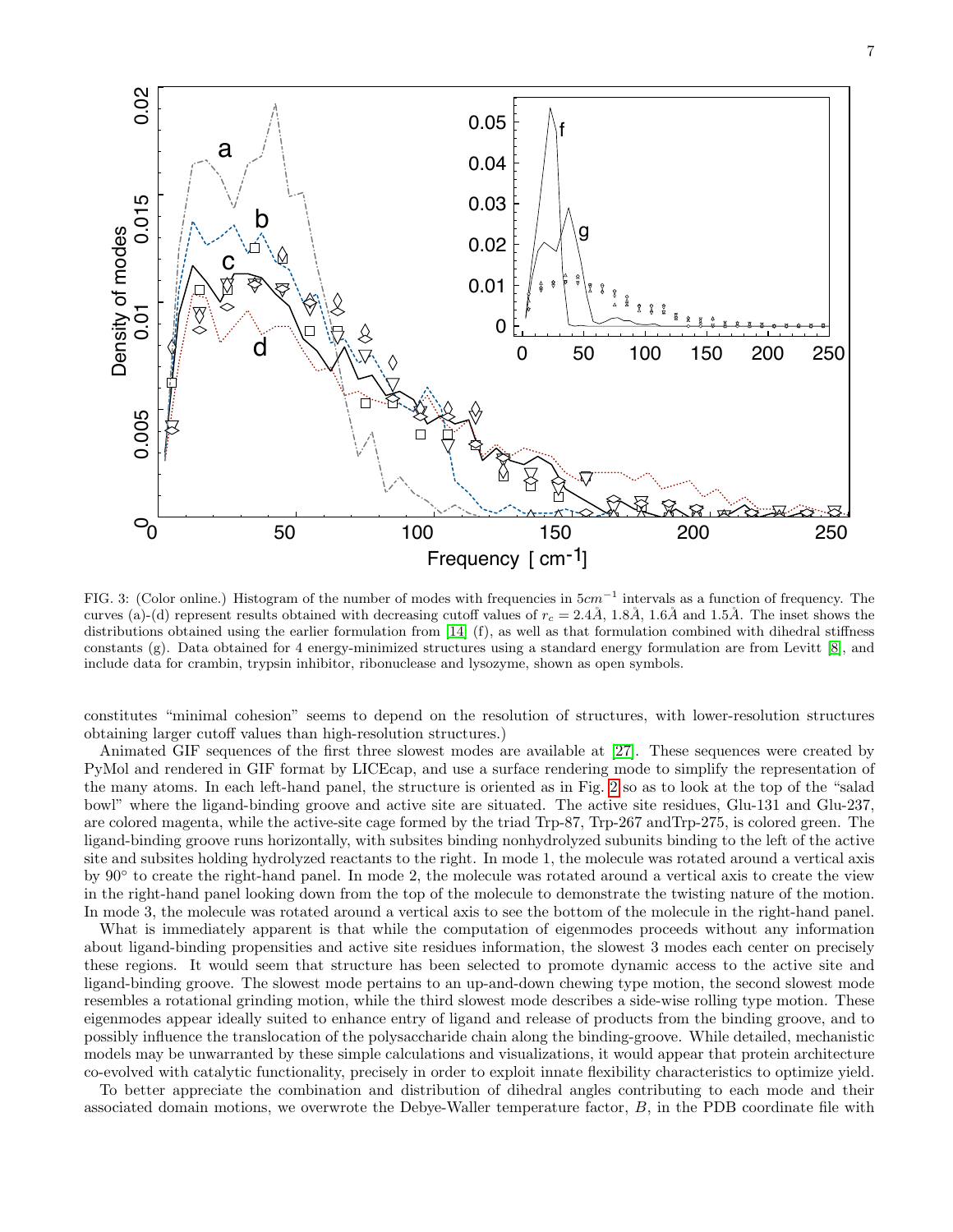normalized and binned dihedral values for each eigenmode vector. To visualize the distribution of the dihedral strengths for each mode, we associated all the  $\phi$  torsions with their associated MC amide nitrogens and all the  $\psi$ torsions to the MC carbonyl carbons.

Studying the distribution of dihedral shifts for mode 1, for example, explains how the C-terminal and N-terminal domains move en-masse, and how the overall appearance is of two domains that come together across the ligand-binding groove, as in the first animation [\[27\]](#page-9-5).  $\psi$  angles in mode 1 with normalized values of 0.5 or higher include Gly-41, Pro-45 and Pro-200.  $\phi$  angles with values over 0.5 include Gly-41, Ile-201 and Thr-208. These "hinge-points" permit the relative reorientation of regions, with the N and C terminal regions moving as a unit above the bindinggroove. Gly-41 at the N-terminal end of  $\beta$ -strand 8 is seen to move in phase with the upper domain, while Pro-45 at the C-terminal end of the same strand moves in phase with the lower domain. Likewise, Pro-200 preceding  $\beta$ -strand 4 moves in phase with the lower domain, while Thr-208 at the C-terminal end of the same strand moves along with the upper domain. So mode 1 would seem to have an upper domain extending across residues 1-45 as well as residues 208-302, while the lower domain seems to extend from residues 46-200.

In this manner we tried to isolate "hot spots" that enable this motion and sought to mutate these hinge-points to suppress the observed motility pattern. Suspecting Gly-41, Pro-45, Pro-200 and Thr-208 as essential to the motion inherent in mode 1, we "mutated" these residues by eliminating their associated MC dihedral degrees of freedom (reducing the size of the computation by 8 degrees of freedom, in other words). Suspecting we might suppress mode 1 in this way, we wondered if mode 2 would now make the dominant contribution to the RMS fluctuations. In fact, this did not happen. Mode 1 reappeared as before, but with a different distribution of hinges, to once again present as two domains that come together across the binding-groove. And this seems to be a general finding: the slow modes are a characteristic of the overall architecture of the molecule, independent of any particular residues (publication in preparation).

In conclusion, we find that NMA does support efforts to characterize global protein motion on relatively slow time scales. A straightforward computation that characterizes the full motility spectrum at a single instant, NMAs require neither excessive memory nor CPU capabilities (current computations were run on a Mac Mini with a single Intel Core i5 processor). Visualizations of eigenmodes via animations, using the many tools available for rendering atomic coordinate files, are effortless. A simple sequence of 5 to 9 PDB entries, flashed consecutively on the screen, creates a dynamic effect with a level of realism not attainable using reduced coordinates.

Furthermore, features of the eigenfrequency spectra contain additional clues to structural characteristics. Cusack and Doster, for example, deduced that the experimentally observed maximum at around 25 cm<sup>−</sup><sup>1</sup> is not due to internal deformations of secondary structures, but rather to cross-chain interactions, such as the relative motions of  $\alpha$  helices [\[31\]](#page-9-10). Our current analyses support this interpretation, as a reduction in the non-bonded cutoff range eliminates the "knitting together" of non-bonded regions and the pronounced peak at 25 cm<sup>-1</sup>. Furthermore, we find the appearance of a second peak, near  $45 \text{ cm}^{-1}$ , by the inclusion of dihedral stiffness constants. The height and width of this additional peak depends sensitively on the value(s) of  $K$  chosen, as does the appearance of the resultant high-frequency tail-end of the distribution. Here we used a small value, equal to 0.1 kcal/mol/rad<sup>2</sup> across all dihedrals, simply in order to stabilize the structure. However, it is certainly possible to adopt more realistic values for each dihedral angle in order to more faithfully reproduce the spectra.

Inclusion of dihedral stiffness constants stabilizes surface side-chain residues and C- and N-terminal residues that typically obtain less packing constraints than inner residues, and enable more reliable diagonalizations, ones that do not obtain anomalous slow frequencies. However, these spectra still lack the width typical of standard NMA. In order to reproduce this characteristic, we needed to soften or lessen the energetic contribution of nonbonded atom pairs at greater distances. Cutting the nonbonded cutoff distance to the smallest permissible while still maintaining minimal cohesion between nonbonded strands is helpful in softening the distribution but does not appear to be sufficient. We find that de-emphasizing the contributions of pairwise interactions at larger distances recreates the soft, wide distribution successfully. Dividing the total numbers of NBI by the number of atoms in the molecule provides a crude estimate of the numbers of nonbonded interaction per atom, on average. Values over 12/atom lead to stiff molecules with narrow distributions and steeper slopes at small frequencies. Optimal results occur when the average numbers of interactions per atom are no more than 6, which would seem to include only nearest neighbor interactions, within a single "shell". Interestingly, at these smaller cutoff values, a shift in the distribution of types of nonbonded interactions occur. If we divide the list of non-bonded interactions into 3 groups, for those that pertain to MC-MC, MC-SC and SC-SC interactions, the largest group depends on the cutoff value. In particular, at small cutoff values, MC-MC type interactions predominate, while as the cutoff increases, MC-SC type interactions become dominant, perhaps providing further rationalization of how linear chains folded into compact shapes obtain spectra with spectral dimension greater than 1 but less than 2 [\[32\]](#page-9-11).

How might solvent affect computed modes? Frequency shifts due to solvent depend on whether proteins are overdamped or underdamped in their aqueous environments. Oscillators in underdamped environments experience no shifts in their eigenfrequencies while overdamped oscillators do. Experimental evidence favors the underdamped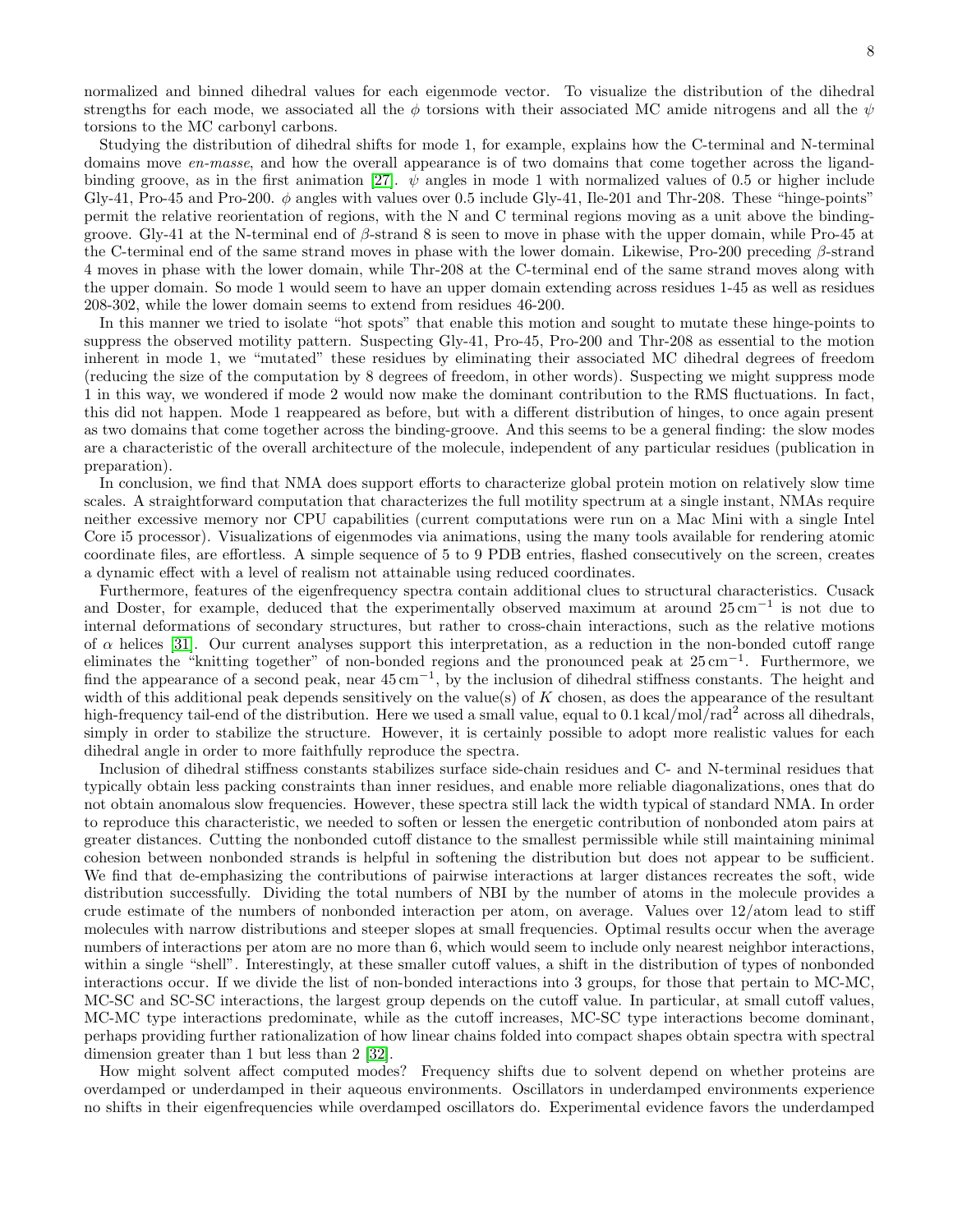situation for proteins. Recently, for example, Turton and collaborators reported results with extremely sensitive optical Kerr-effect spectroscopy of lysozyme [\[33\]](#page-9-12). They found global vibrational modes that are underdamped, and concluded that "the ligand-binding coordinate in proteins is underdamped and not simply solvent-controlled as previously assumed" [\[33\]](#page-9-12). The current analysis adds to this intriguing finding by demonstrating motility patterns centered on the active site.

We conclude that slow (ATMAN) modes of PDB entries can provide novel insights to crystallographers and biochemists who aim to elucidate structure and function correlates. While "a picture is worth a thousand words," we suspect an animation is worth another hundred or so and foresee a future where each PDB entry may obtain another tab for visualizing the consequence of its particular architecture by gifs demonstrating the first few slowest modes, and with the possibility of downloading such sequence files to study that information independently [\[16,](#page-8-12) [34\]](#page-9-13).

## Acknowledgments

MMT gratefully acknowledges support from Michael Levitt who emailed every two or three years to assure us that (a) modes were still very much in vogue and (b) were really easy to do nowadays. Without his continued support my interest would not have been reawakened, and I cannot sufficiently express my gratitude for this. MMT also thanks M. Hildred Blewett whose generous bequest provided the means to re-activate this research. This work is supported in part by the M. Hildred Blewett Fellowship of the American Physical Society, <http://www.aps.org>.

- <span id="page-8-1"></span>[1] F. C. Bernstein, T. F. Koetzle, G. J. Williams, E. E. Meyer Jr., M. D. Brice, J. R. Rodgers, O. Kennard, T. Shimanouchi and M. Tasumi, "The Protein Data Bank: A computer-based archival file for macromolecular structures," J. Mol. Biol., 112 535 (1977).
- <span id="page-8-2"></span> $[2]$  M. F. Perutz and F. S. Mathews, "An x-ray study of azide methaemoglobin," J. Mol. Biol. 21, 199-202 (1966).
- <span id="page-8-3"></span>[3] H. Frauenfelder, S. G. Sligar, and P. G. Wolynes, "The energy landscapes and motions of proteins," Science 254, 1598-1603 (1991).
- <span id="page-8-4"></span>[4] K. Henzler-Wildman and D. Kern, "Dynamic personalities of proteins," Nature 450, 964-972 (2007).
- <span id="page-8-5"></span>[5] A. Warshel, "Multiscale modeling of biological functions: From enzymes to molecular machines," Angewandte Chemie 53, 10020-10031 (2014).
- <span id="page-8-6"></span>[6] N. Go, T. Noguti and T. Nishikawa, "Dynamics of a small globular protein in terms of low-frequency vibrational modes," PNAS 80, 3696-3700 (1983).
- [7] B. Brooks and M. Karplus, "Harmonic dynamics of proteins: Normal modes and fluctuations in bovine pancreatic trypsin inhibitor ," PNAS 80, 6571-6574 (1983).
- <span id="page-8-7"></span>[8] M. Levitt, C. Sander and P. S. Stern, "Protein normal-mode dynamics: Trypsin inhibitor, crambin, ribonuclease and lysozyme," J. Mol. Biol. 181, 423-447 (1985).
- <span id="page-8-8"></span>[9] D. Ringe and G. A. Petsko, " 'The glass transision' in protein dynamics: What it is, why it occurs, and how to exploit it," Biophys. Chem. 105, 667-680 (2003).
- <span id="page-8-9"></span>[10] J. K. Bray, D. R. Weiss and M. Levitt, "Optimized torsion-angle normal modes reproduce conformational changes more accurately than Cartesian modes," Biophys. J. 101, 2966-2969 (2011).
- [11] P. Petrone and V. S. Pande, "Can conformational change be described by only a few normal modes?," Biophys. J. 90, 1583-1593 (2006).
- [12] S. Omori, S. Fuchigami, M. Ikeguchi and A. Kidera, "Linear response theory in dihedral angle space for protein structural change upon ligand binding," J. Comp. Chem. 30,2602-2608 (2009).
- <span id="page-8-10"></span>[13] O. Miyahita, J. N. Onuchic and P. G. Wolynes, "Nonlinear elasticity, proteinquakes, and the energy landscapes of functional transitions in proteins," PNAS 100, 12570-12575 (2003).
- <span id="page-8-0"></span>[14] M. M. Tirion, "Large amplitude elastic motions in proteins from a single-parameter, atomic analysis," Phys. Rev. Lett. 77, 1905 (1996).
- <span id="page-8-11"></span>[15] H. Na and G. Song, "Bridging between normal mode analysis and elastic network models," Proteins 82, 2157 (2014).
- <span id="page-8-12"></span>[16] H. Na and G. Song, "Conventional NMA as a better standard for evaluating elastic network models," Proteins 83, 259-267 (2014).
- <span id="page-8-13"></span>[17] E. Eyal, L. W. Yang,and I. Bahar, "Anisotropic Network Model systematic evaluation and a new web interface," Bioinformatics 22, 2619-2627 (2006).
- <span id="page-8-14"></span>[18] D. A. Kondrashov, A. W. Van Wynsberghe, R. M. Bannen, Q. Cui and G. N. Phillips, Jr., "Protein structural variation in computational models and crystallographic data," Structure 15, 169-177 (2007).
- <span id="page-8-15"></span>[19] H. Singh, S. Singh and G. P. S.. Raghava, "Evaluation of protein dihedral angle prediction methods," PLOS One 9 (2014).
- <span id="page-8-16"></span>[20] M. Levitt, "Molecular dynamics of native protein. I. Computer simulation of trajectories," J. Mol. Biol. 168, 595-620 (1983).